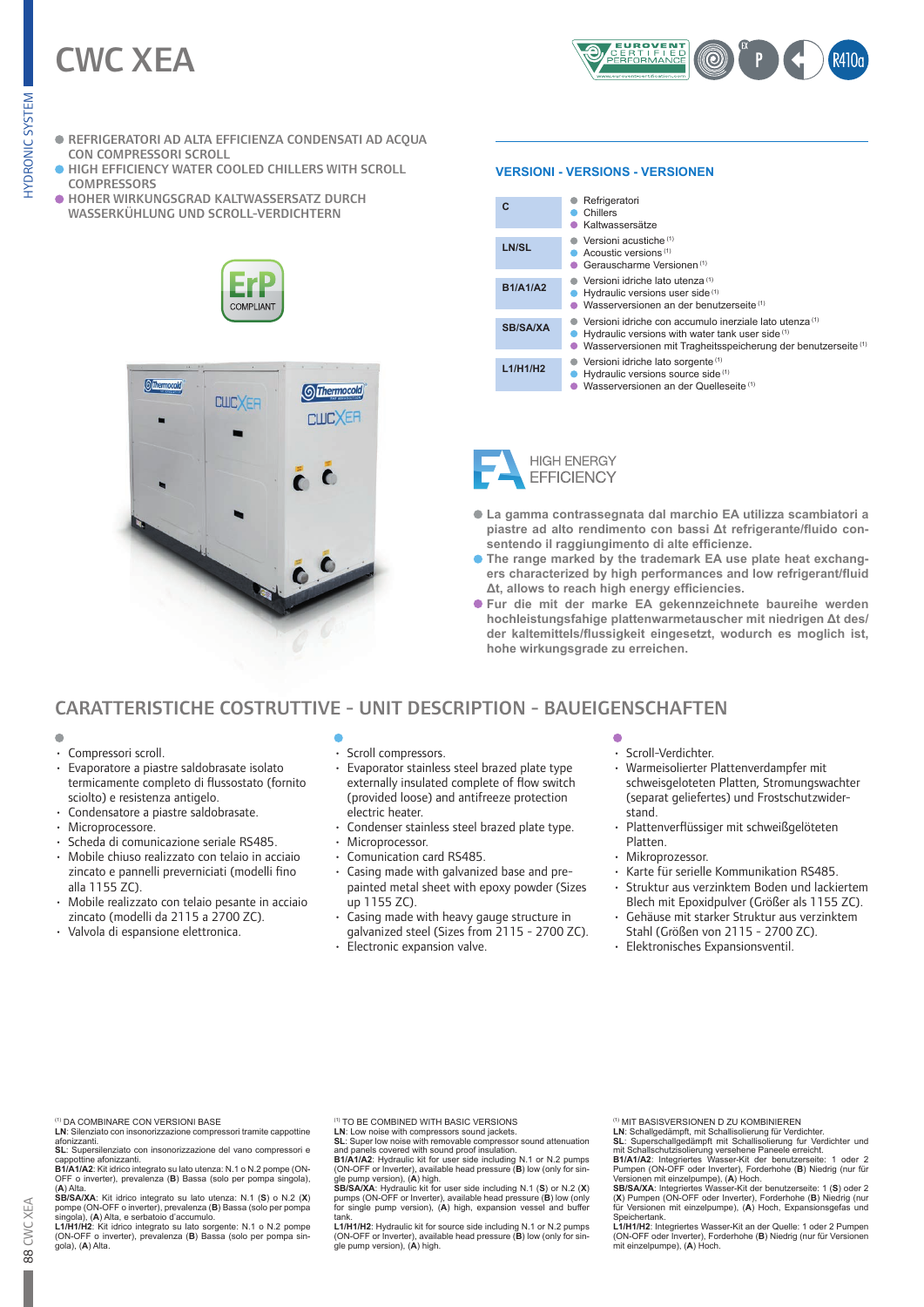# ACCESSORI A RICHIESTA - ACCESSORIES ON DEMAND - ZUBEHÖR AUF ANFRAGE

# ACCESSORI MONTATI

- Rifasamento compressori cos phi 0.91.
- 
- Interruttori automatici per compressori. • Resistenza elettrica quadro elettrico con
- termostato. • Scheda seriale con protocollo BacNet MS/TP
- o TCP/IP.
- Gateway Modbus LonTalk™.
- Kit manometri gas.
- Controllo di sequenza e protezione mancanza fase.
- Mobile a pannelli chiusi.
- Controllo di condensazione valvole a 2/3 vie modulanti.
- Alimentazione elettrica senza neutro 400V/3ph.
- Kit Victaulic.
- Soft Starter.
- Kit Container.
- Kit protezione antigelo per versioni idriche • Tenuta maggiorata della pompa per funziona-
- mento con glicole >  $25\%$  o >  $40\%$ .
- Commutazione delle pompe di circolazione.
- ACCESSORI SCIOLTI

# • Pannello di controllo remoto.

- Gruppo di riempimento automatico.
- Filtro acqua.
- Kit manometri acqua.
- Antivibranti in gomma e/o a molla.

# MOUNTED ACCESSORIES

- Power factor correction to cos phi 0.91.
- Automatic circuit breakers for compressors.
- Control panel electric heater with thermostat. • TP Serial card with BacNet Protocol MS/TP or
- TCP/IP.
- Gateway Modbus LonTalk™.
- Gas gauges.
- Phase failure protection relay.
- Casing with closed panels.
- Condensing control with modulating 2/3 way valve.
- Electrical power supply without neutral 400V/3ph.
- Victaulic Kit.
- Soft Starter.
- Container Kit.
- 
- Anti-freeze protection for hydraulic versions. • Oversized water pump seal for operation with
- $a$ lycol > 25% or > 40%. Water pumps automatic changeover.

### LOOSE ACCESSORIES

- Remote control display.
- Automatic water filling.
- Water strainer.
- Water gauges.
- Rubber and/or spring anti vibration mounts.

# EINGEBAUTE ZUBEHÖRTEILE

- Verdichter-Phasenregelung cos phi 0,91.
- Automatische Schalter für Verdichter. • Elektrischer Widerstand der Schalttafel mit
- Thermostat.
- Serielle Karte mit BacNet-Protokoll MS/TP oder TCP/IP.
- LonTalk™-Gateway.
- Kältegasmanometer-Kit.
- Sequenzsteuerung und Phasenausfallschutz.
- Struktur mit geschlossene Panels.
- Verflussigungssteuerung mit 2/3-Wege-Modulieren Ventile.
- Versorgung ohne Neutralleiter.
- Victaulic Kit.
- Soft Starter.
- Container Kit.
- Frostschutzsatz fur Wasserausfuhrungen.
- Erhohte Abdichtung der Pumpe fur den
- Betrieb mit Glykol > 25% oder > 40%. • Umschaltung der Umwalzpumpe.

## SEPARATE ZUBEHÖRTEILE

- Fernsteuertafel.
- Automatisches Füllaggregat.
- Wasserfilter.
- Wassermanometer-Kit.
- Schwingschutzteile aus Gummi und/oder mit Feder.

# **VANTAGGI - ADVANTAGES - VORTEILE**

- 
- **• Le macchine della famiglia CWC XEA sono progettate in conformità al regolamento Europeo (ECODESIGN ENER LOT21 - Tier 1) in vigore a partire da Gennaio 2018, riguardante tutti i prodotti di raffrescamento.**
- **• Gli ingombri limitati permettono un'estrema flessibilità d'installazione.**
- **• Interfacciabilità con sistema Multi-Manager e controllo remoto e-Manager+.**

#### **IDEALE PER INSTALLAZIONI ALL'INTERNO DI LOCALI TECNICI CON SPAZI RIDOTTI**

L'unita può essere posizionata con un lato lungo adiacente alla parete, ottimizzando gli spazi di installazione e garantendo l'accesso completo a tutti i componenti principali per le attività di manutenzione.

COMPLIANT

- **• The CWC XEA units are designed in compliance with the European Regulation (ECODESIGN ENER LOT21 - Tier 1) in force from January 2018, related to all comfort chillers.**
- **• The compact overall dimensions allow extremely flexible installations.**
- **• Interface with Multi-Manager system and e-Manager+ remote control.**

## **SUITABLE FOR INSTALLATIONS INTO TECHNICAL ROOMS WITH RESTRICTED SPACES**

The unit can be positioned with a long side adjacent to the wall, optimizing the installation spaces and ensuring full access to all major components for maintenance activities.









- **• Die Gerate CWC XEA sind in Ubereinstimmung mit der europaischen Regulierung (ECODESIGN ENER LOT21 - Tier 1), die ab Januar 2018 in Kraft ist, im Zusammenhang mit allen Komfortkaltemaschi**
	- **nen konzipiert. • Durch den begrenzten Platzbedarf gestal-**
	- **tet sich die Installation äußerst flexibel. • Kompatibilität mit Multi-Manager-System**
	- **und Fernbedienung e-Manager+.**

# **IDEAL FÜR ANLAGEN IN TECHNISCHEN RÄUMEN MIT REDUZIERTEN ABMESSUNGEN**

Das Gerät kann mit einer langen Seite angrezend an die Wand positioniert werden, um den Installationsräume zu optimieren und einen vollständigen Zugang zu allen Hauptkomponenten für Wartungsarbeiten zu gewährleisten.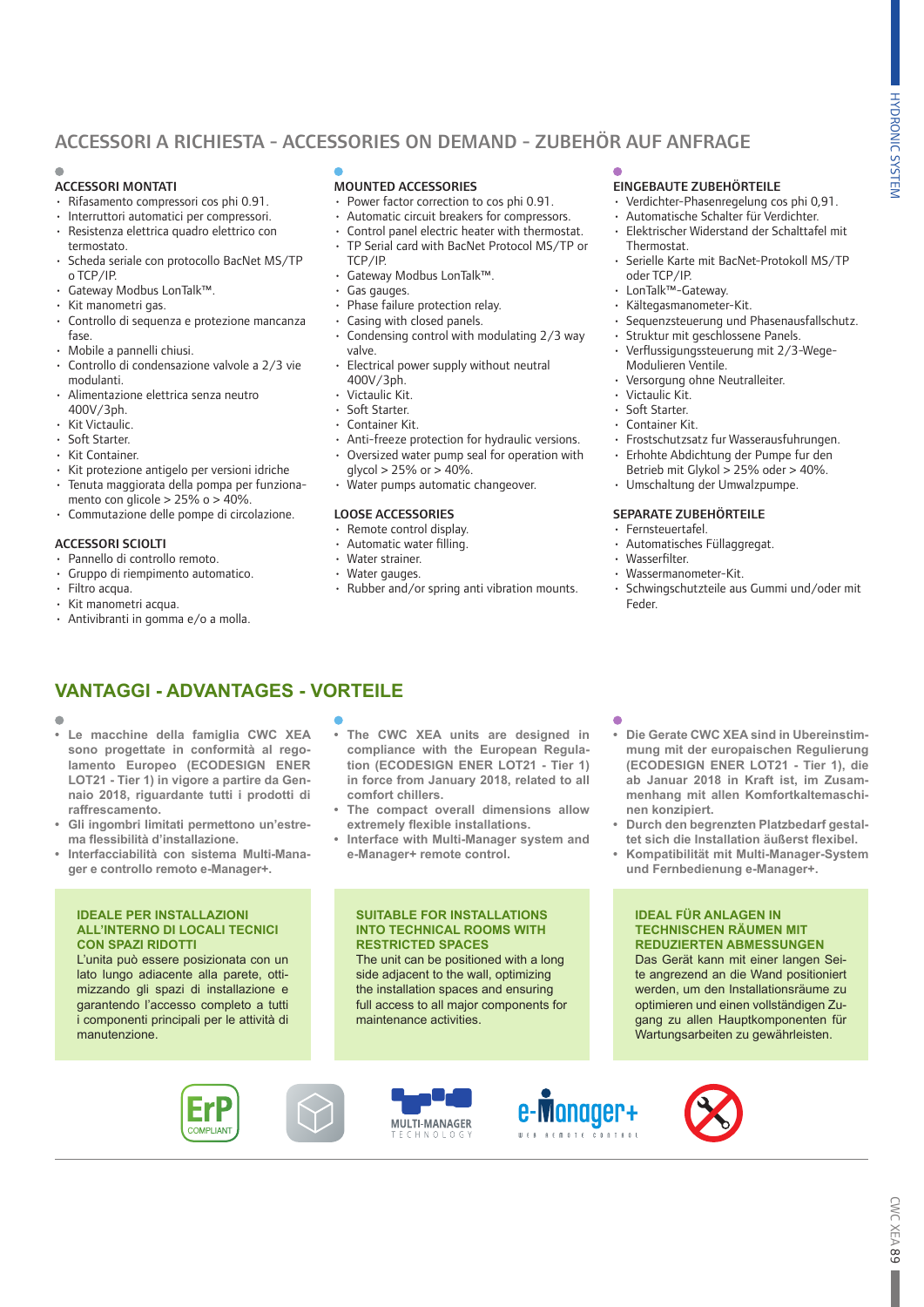# **DATI TECNICI GENERALI - GENERAL TECHNICAL DATA - ALLGEMEINE TECHNISCHE DATEN**

| Mod.              | Vers.                      |                                                        | 155 Z          | 160 Z          | 170 Z          | 185 Z          | 195 Z          | 1110Z  | 1130 Z           | 1140 Z         | 1155 Z         | 2115 Z         | 2125 Z         | 2140 Z         | 2160Z          |
|-------------------|----------------------------|--------------------------------------------------------|----------------|----------------|----------------|----------------|----------------|--------|------------------|----------------|----------------|----------------|----------------|----------------|----------------|
|                   |                            | Refrigerazione - Cooling - Kältebetrieb <sup>(1)</sup> |                |                |                |                |                |        |                  |                |                |                |                |                |                |
| CC                |                            | kW                                                     | 54             | 61             | 69             | 84             | 95             | 112    | 128              | 142            | 155            | 114            | 123            | 138            | 158            |
| PI                |                            | kW                                                     | 11,1           | 12,9           | 14,7           | 18,0           | 19,8           | 23,8   | 27,4             | 30,3           | 33,4           | 24,6           | 25,9           | 29,4           | 33,6           |
| EER               |                            |                                                        | 4,81           | 4,74           | 4,66           | 4,68           | 4,81           | 4,71   | 4,66             | 4,69           | 4,65           | 4,64           | 4,75           | 4,69           | 4,72           |
| EC                |                            |                                                        | B              | B              | B              | B              | B              | B      | B                | B              | B              | C              | B              | B              | B              |
|                   |                            | Utenza - User side - Benutzer                          |                |                |                |                |                |        |                  |                |                |                |                |                |                |
| WF                |                            | $m^3/h$                                                | 9,2            | 10,5           | 11,8           | 14,5           | 16,4           | 19,3   | 22,0             | 24,5           | 26,7           | 19,6           | 21,1           | 23,8           | 27,2           |
| <b>WPD</b>        |                            | kPa                                                    | 16,6           | 21,1           | 26,1           | 16,6           | 20,7           | 15,4   | 19,5             | 17,1           | 20,0           | 22,5           | 25,9           | 32,2           | 24,1           |
|                   | Sorgente - Source - Quelle |                                                        |                |                |                |                |                |        |                  |                |                |                |                |                |                |
| WF                |                            | $m^3/h$                                                | 11,1           | 12,7           | 14,3           | 17,6           | 19,8           | 23,4   | 26,7             | 29,7           | 32,4           | 23,9           | 25,6           | 28,8           | 33,0           |
| <b>WPD</b>        |                            | kPa                                                    | 10,4           | 13,3           | 16,5           | 24,2           | 16,4           | 22,3   | 20,4             | 24,8           | 29,3           | 34,4           | 22,6           | 28,3           | 36,6           |
|                   |                            |                                                        |                |                |                |                |                |        |                  |                |                |                |                |                |                |
|                   |                            | Refrigerazione - Cooling - Kältebetrieb <sup>(2)</sup> |                |                |                |                |                |        |                  |                |                |                |                |                |                |
| P rated           |                            | kW                                                     | 53,5           | 61,1           | 68,6           | 84,2           | 95,2           | 112,1  | 127,9            | 142,3          | 155,1          | 114,1          | 122,8          | 138,2          | 158,4          |
| ns,cooling        |                            | $\%$                                                   | 213            | 215            | 214            | 219            | 227            | 236    | 233              | 238            | 233            | 238            | 240            | 238            | 239            |
| <b>SEER</b>       |                            |                                                        | 5,52           | 5,58           | 5,55           | 5,68           | 5,87           | 6,11   | 6,02             | 6,15           | 6,03           | 6,15           | 6,20           | 6,14           | 6,19           |
| RCN               |                            | n                                                      | 1              | $\mathbf{1}$   | 1              | $\mathbf{1}$   | 1              | 1      | $\mathbf{1}$     | $\mathbf{1}$   | $\mathbf{1}$   | $\overline{2}$ | $\overline{c}$ | 2              | $\overline{c}$ |
| CN                |                            | n                                                      | 2              | $\overline{2}$ | $\overline{2}$ | $\overline{2}$ | $\overline{2}$ | 2      | $\overline{2}$   | $\overline{2}$ | $\overline{2}$ | $\overline{4}$ | $\overline{4}$ | 4              | 4              |
| CT                |                            |                                                        |                |                |                |                |                |        | Scroll           |                |                |                |                |                |                |
| TP                |                            |                                                        |                |                |                |                |                |        | Steps            |                |                |                |                |                |                |
| <b>SPWL</b>       |                            | dB(A)                                                  | 78             | 79             | 80             | 81             | 82             | 84     | 86               | 86             | 86             | 81             | 82             | 83             | 83             |
| SPL               |                            | dB(A)                                                  | 47             | 48             | 49             | 50             | 46             | 48     | 50               | 50             | 50             | 49             | 50             | 51             | 51             |
| <b>SPWL</b>       | LN                         | dB(A)                                                  | 75             | 76             | 77             | 78             | 79             | 81     | 83               | 83             | 83             | 78             | 79             | 80             | 80             |
| SPL               | LN                         | dB(A)                                                  | 44             | 45             | 46             | 47             | 43             | 45     | 47               | 47             | 47             | 46             | 47             | 48             | 48             |
| <b>SPWL</b>       | SL                         | dB(A)                                                  | 73             | 74             | 75             | 76             | 77             | 79     | 81               | 81             | 81             | 73             | 74             | 75             | 75             |
| <b>SPL</b>        | SL                         | dB(A)                                                  | 42             | 43             | 44             | 45             | 41             | 43     | 45               | 45             | 45             | 41             | 42             | 43             | 43             |
| <b>EPS</b>        |                            | V/Ph/Hz                                                |                |                |                |                |                |        | 400/3+n/50       |                |                |                |                |                |                |
|                   |                            |                                                        |                |                |                |                |                |        |                  |                |                |                |                |                |                |
| Mod.              | Vers.                      |                                                        | 2190 Z         | 2220 Z         | 2255 Z         | 2285 Z         | 2310 Z         | 2350 Z | 2395 Z           | 2450 Z         | 2500 Z         | 2585 Z         | 2635 Z         | 2680 Z         | 2700Z          |
|                   |                            | Refrigerazione - Cooling - Kältebetrieb (1)            |                |                |                |                |                |        |                  |                |                |                |                |                |                |
| CC                |                            | kW                                                     | 189            | 222            | 255            | 284            | 310            | 352    | 393              | 450            | 498            | 586            | 633            | 678            | 700            |
| PI                |                            | kW                                                     | 40,0           | 48             | 55             | 59             | 65             | 75     | 84               | 94             | 105            | 128            | 140            | 152            | 163            |
| EER               |                            |                                                        | 4,73           | 4,64           | 4,66           | 4,80           | 4,78           | 4,67   | 4,67             | 4,81           | 4,75           | 4,57           | 4,52           | 4,46           | 4,30           |
| ЕC                |                            |                                                        | B              | C              | B              | B              | B              | B      | B                | B              | B              | C              | C              | C              | D              |
|                   |                            | Utenza - User side - Benutzer                          |                |                |                |                |                |        |                  |                |                |                |                |                |                |
| WF                |                            | $m^3/h$                                                | 32,6           | 38,2           | 43,9           | 48,8           | 53,3           | 60,6   | 67,5             | 77,5           | 86             | 101            | 109            | 117            | 120            |
| <b>WPD</b>        |                            | kPa                                                    | 33,7           | 28,2           | 23,5           | 28,5           | 33,4           | 24,5   | 29,8             | 23,1           | 27,6           | 23,1           | 26,6           | 30,1           | 33,8           |
|                   | Sorgente - Source - Quelle |                                                        |                |                |                |                |                |        |                  |                |                |                |                |                |                |
| WF                |                            | $m^3/h$                                                | 39,5           | 46,5           | 53,3           | 59,0           | 64,4           | 73,6   | 82,0             | 93,6           | 103,7          | 122,9          | 132,9          | 142,8          | 148,4          |
| <b>WPD</b>        |                            | kPa                                                    | 31,6           | 43,1           | 34,5           | 23,8           | 28,0           | 35,9   | 26,2             | 22,7           | 27,4           | 34,1           | 39,4           | 45,0           | 50,8           |
|                   |                            | Refrigerazione - Cooling - Kältebetrieb <sup>(2)</sup> |                |                |                |                |                |        |                  |                |                |                |                |                |                |
| P rated           |                            | kW                                                     | 189,4          | 222,3          | 255,2          | 283,8          | 309,8          | 352,5  | 392,6            | 450,5          | 497,8          | 580,5          | 626            | 671            | 700            |
| ns, cooling       |                            | %                                                      | 237            | 240            | 244            | 249            | 244            | 242    | 241              | 253            | 252            | 253            | 257            | 252            | 252            |
| SEER              |                            |                                                        | 6,14           | 6,19           | 6,29           | 6,41           | 6,31           | 6,25   | 6,23             | 6,53           | 6,51           | 6,53           | 6,63           | 6,50           | 6,50           |
| RCN               |                            | n                                                      | $\overline{2}$ | 2              | 2              | 2              | $\overline{2}$ | 2      | 2                | 2              | 2              | 2              | 2              | $\overline{2}$ | $\overline{c}$ |
| CN                |                            | n                                                      | 4              | 4              | 4              | 4              | 4              | 4      | 4                | 4              | 4              | 6              | 6              | 6              | 6              |
| СT                |                            |                                                        |                |                |                |                |                |        | Scroll           |                |                |                |                |                |                |
| TP                |                            |                                                        |                |                |                |                |                |        | <b>Steps</b>     |                |                |                |                |                |                |
| <b>SPWL</b>       |                            | dB(A)                                                  | 85             | 87             | 89             | 89             | 89             | 92     | 94               | 95             | 96             | 96             | 97             | 97             | 98             |
| SPL               |                            | dB(A)                                                  | 60             | 63             | 57             | 62             | 57             | 60     | 62               | 63             | 64             | 64             | 65             | 65             | 66             |
| <b>SPWL</b>       |                            | dB(A)                                                  | 82             | 84             | 86             | 86             | 86             | 89     | 91               | 92             | 93             | 93             | 94             | 94             | 95             |
|                   |                            |                                                        |                |                |                |                |                |        |                  |                |                |                |                |                |                |
|                   | LN                         |                                                        |                |                |                |                |                |        |                  |                |                |                |                |                |                |
| SPL               | LN                         | dB(A)                                                  | 57             | 60             | 54             | 59             | 54             | 57     | 59               | 60             | 61             | 61             | 62             | 62             | 63             |
| <b>SPWL</b>       | SL                         | dB(A)                                                  | 77             | 79             | 81             | 81             | 81             | 84     | 86               | 87             | 88             | 88             | 89             | 89             | 90             |
| SPL<br><b>EPS</b> | SL                         | dB(A)<br>V/Ph/Hz                                       | 52             | 55             | 49             | 54             | 49             | 52     | 54<br>400/3+n/50 | 55             | 56             | 56             | 57             | 57             | 58             |